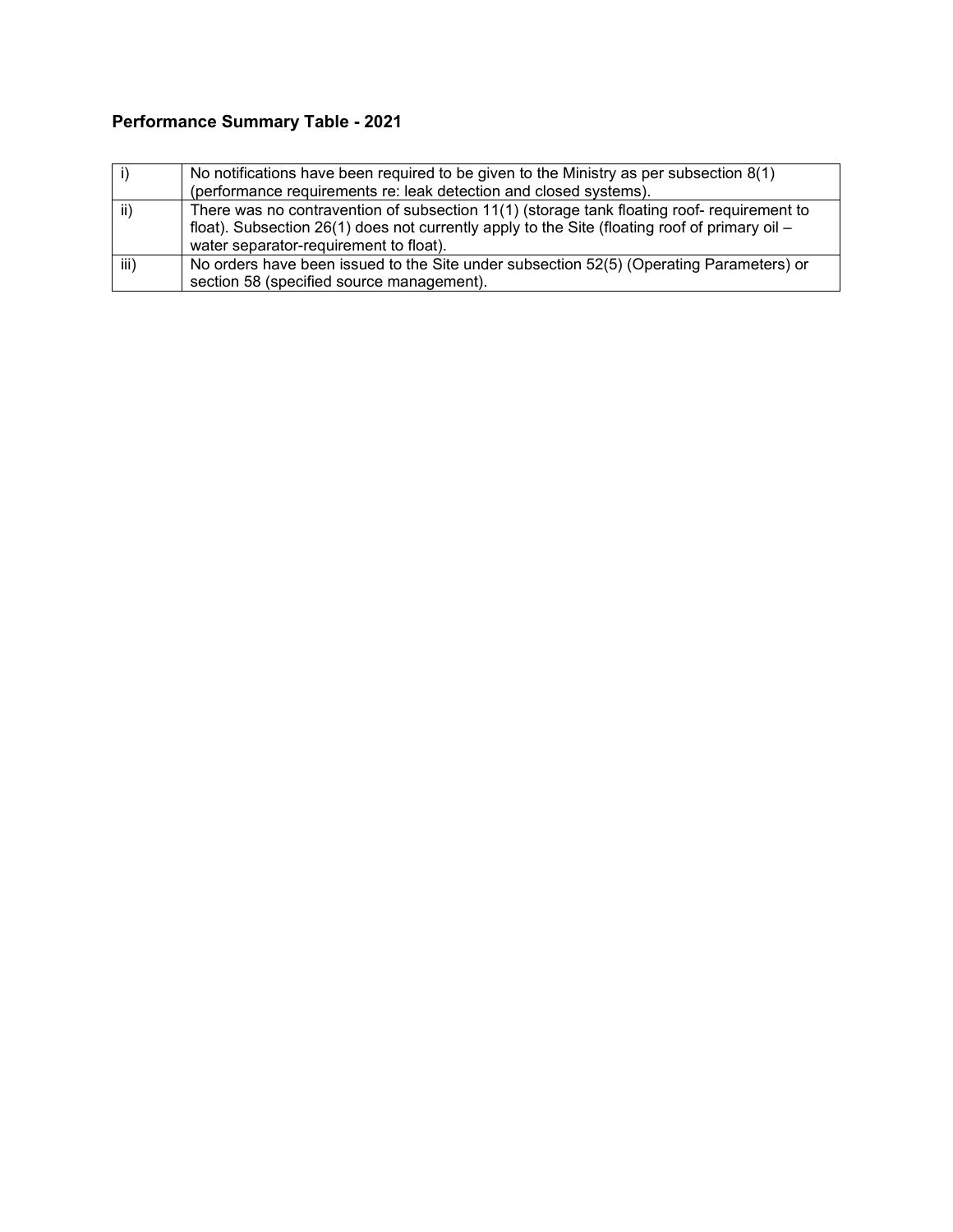|      | No notifications have been required to be given to the Ministry as per subsection $8(1)$                                                                                                                                                |
|------|-----------------------------------------------------------------------------------------------------------------------------------------------------------------------------------------------------------------------------------------|
|      | (performance requirements re: leak detection and closed systems).                                                                                                                                                                       |
| ii)  | There was no contravention of subsection 11(1) (storage tank floating roof- requirement to<br>float). Subsection $26(1)$ does not currently apply to the Site (floating roof of primary oil –<br>water separator-requirement to float). |
| iii) | No orders have been issued to the Site under subsection 52(5) (Operating Parameters) or<br>section 58 (specified source management).                                                                                                    |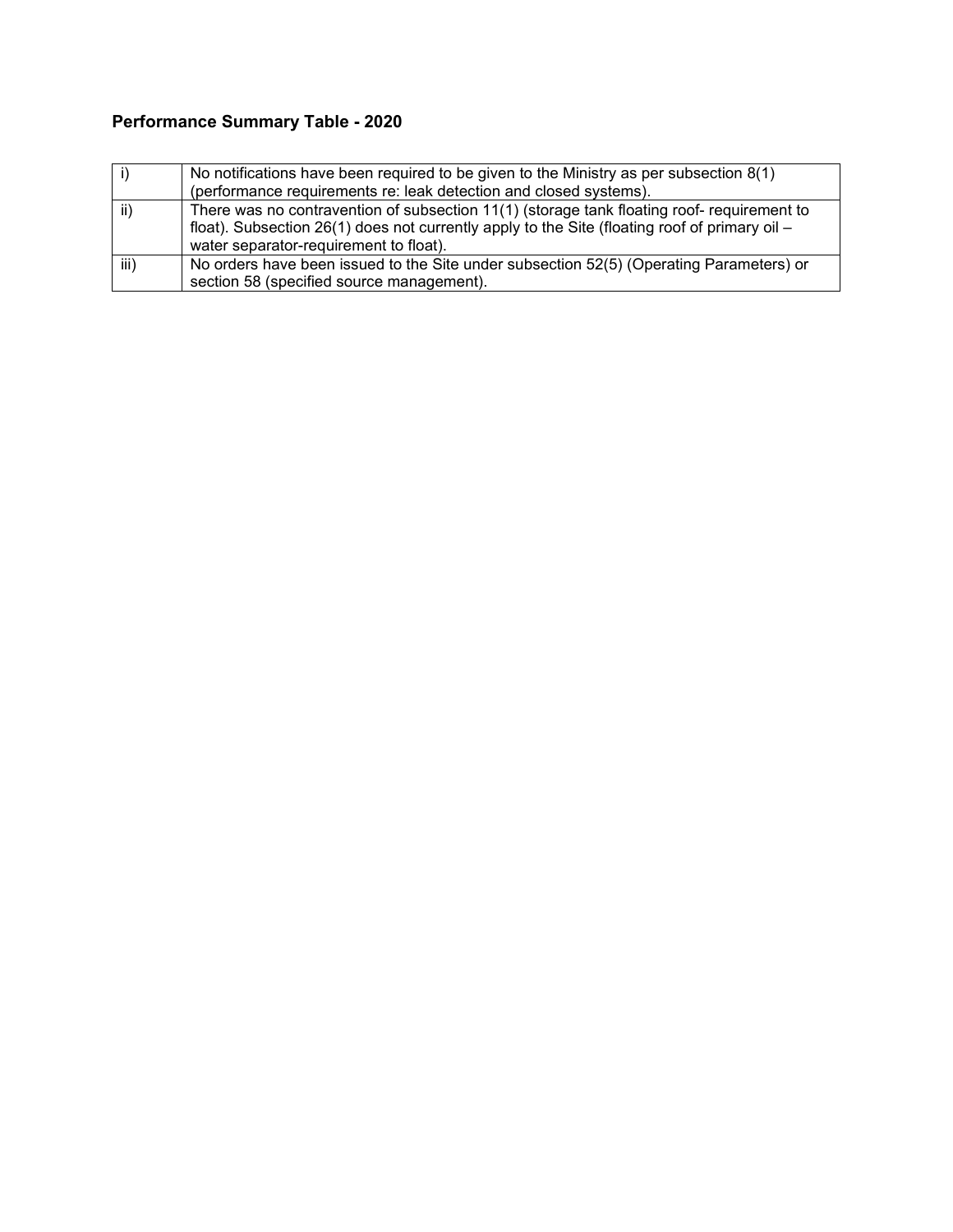|      | No notifications have been required to be given to the Ministry as per subsection $8(1)$                                                                                                                                                  |
|------|-------------------------------------------------------------------------------------------------------------------------------------------------------------------------------------------------------------------------------------------|
|      | (performance requirements re: leak detection and closed systems).                                                                                                                                                                         |
| ii)  | There was no contravention of subsection 11(1) (storage tank floating roof- requirement to<br>float). Subsection $26(1)$ does not currently apply to the Site (floating roof of primary oil $-$<br>water separator-requirement to float). |
| iii) | No orders have been issued to the Site under subsection 52(5) (Operating Parameters) or<br>section 58 (specified source management).                                                                                                      |